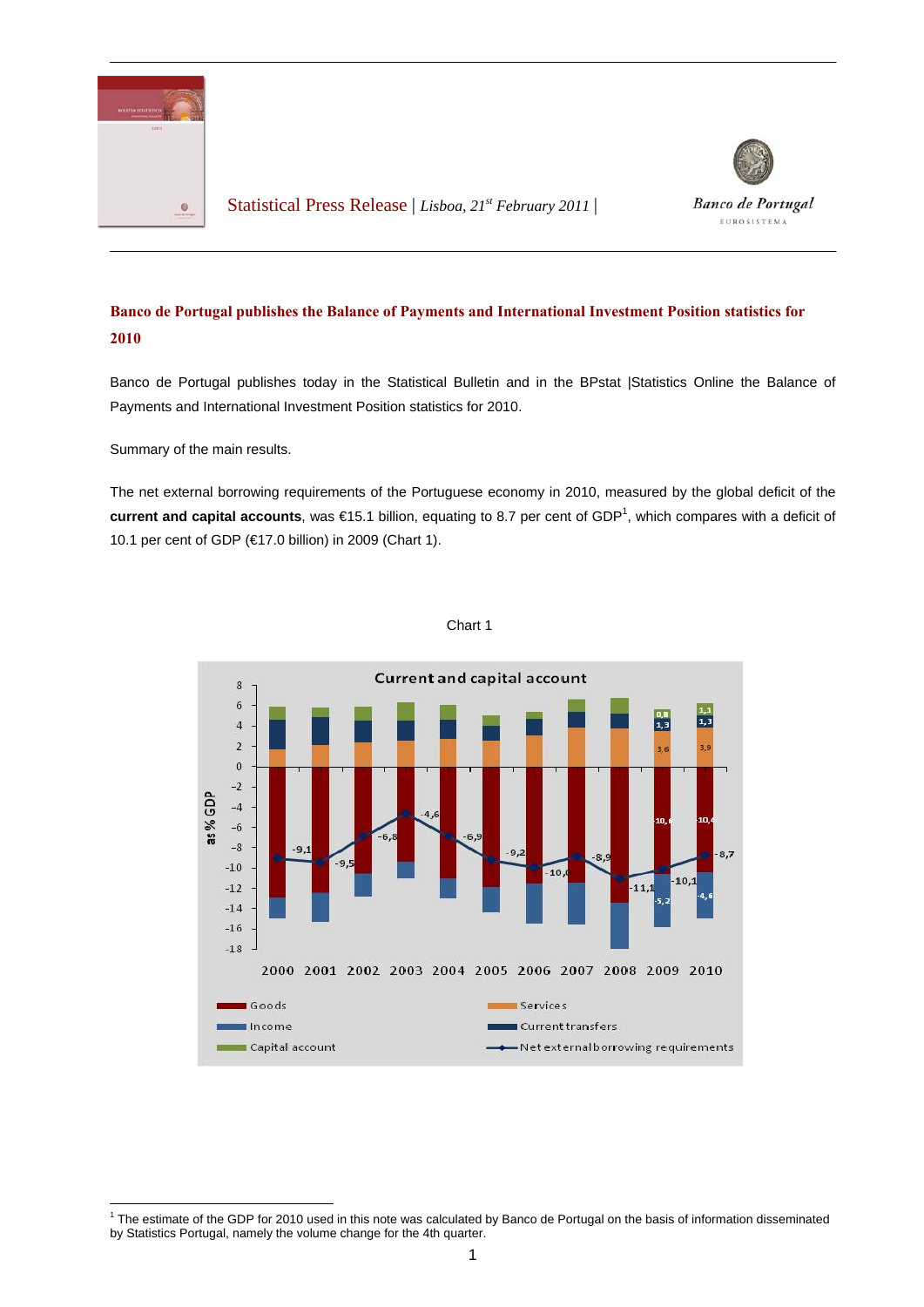The reduction of the deficit by 1.4 percentage points (p.p.) of GDP was brought about by a reduction in the goods and income accounts' deficits, by 0.2 p.p. and 0.5 p.p. of GDP respectively, and by an increase in the services and capital accounts' surpluses, by 0.3 p.p. of GDP each (Chart 2).



Chart 2

The **goods account** recorded a deficit of €17.9 billion due to an increase in exports of 15.2 per cent and to an increase in imports of 10.1 per cent (Chart 3).



Chart 3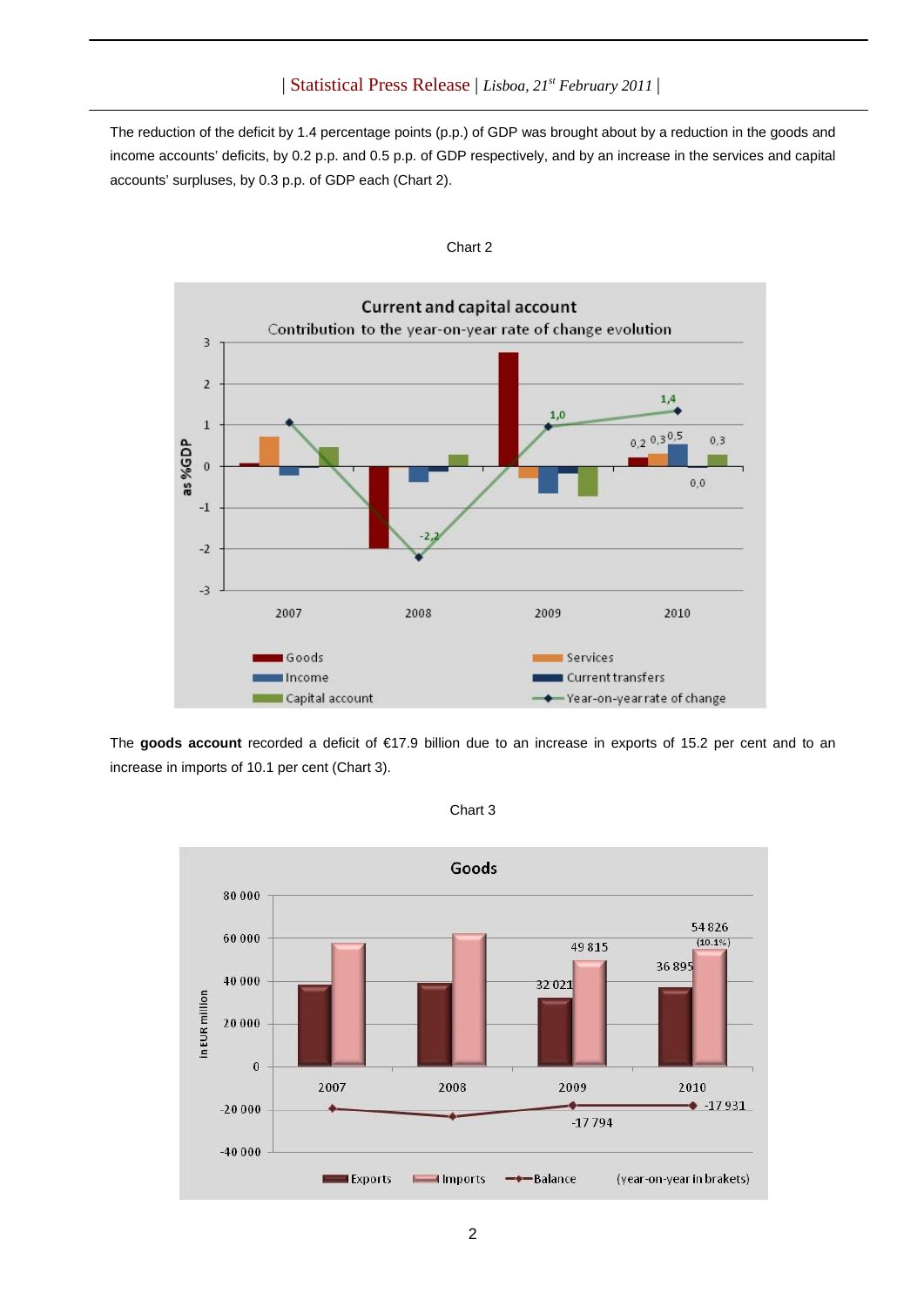The **services account** surplus was €6.7 billion, 12.1 per cent higher than in the previous year (€6.0 billion). This increase was mainly due to an 11.0 per cent increase in **Travel** (Chart 4) and to a 29.1 per cent increase in **Transport**.



Chart 4

The **income account** deficit was €8.0 billion, 7.8 per cent lower than in the previous year (€8.7 billion).

The surplus on **current transfers account** amounted to €2.2 billion, an increase of 1.9 per cent when compared to 2009 (€2.1 billion). It's worth noting that emigrants' remittances increased by 5.3 per cent (Chart 5).



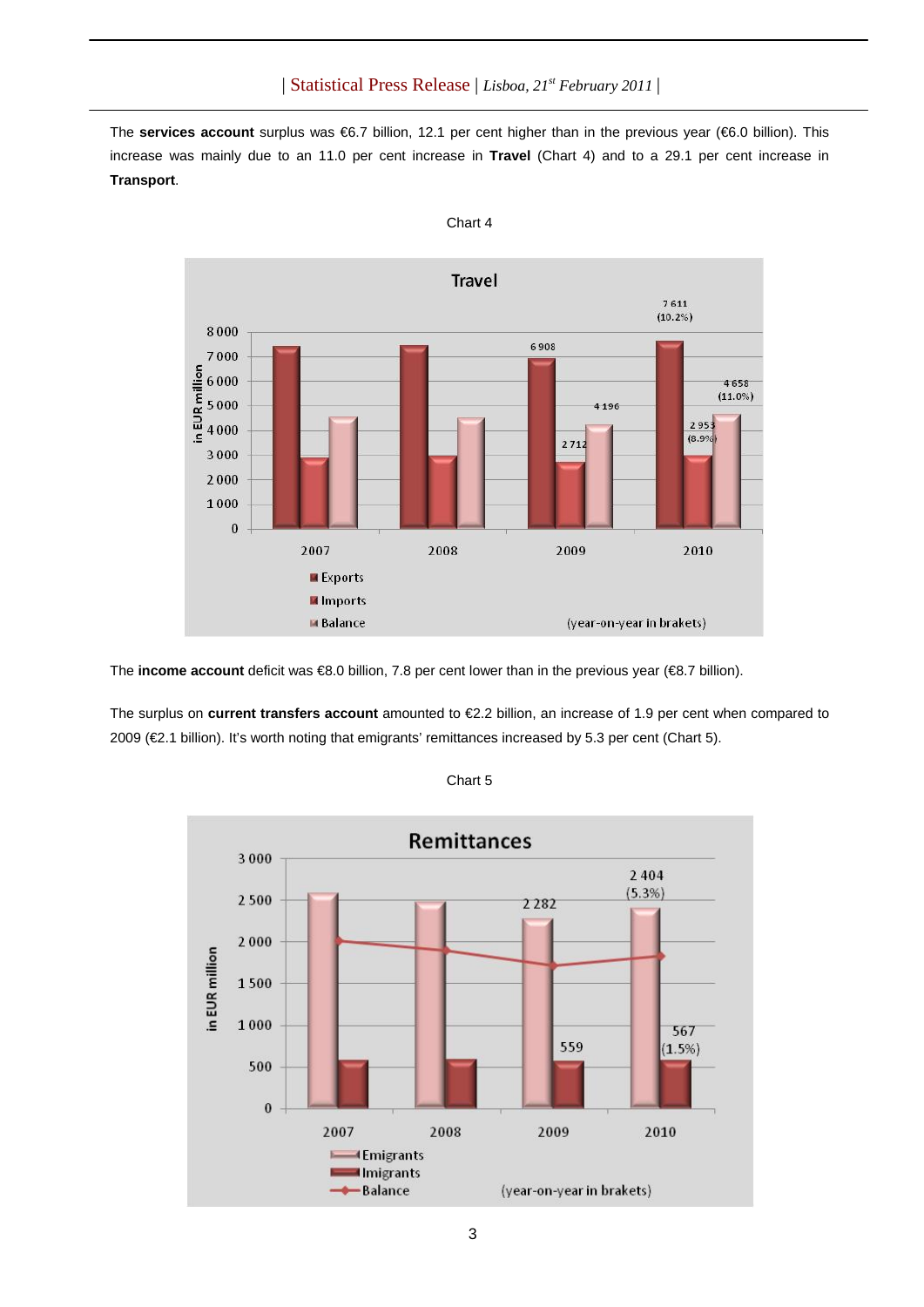## | Statistical Press Release | *Lisboa, 21st February 2011* |

The surplus in the **capital account** increased from €1.4 billion in 2009 to €1.9 billion in 2010, which represents a growth of 39.3 per cent. This increase was mainly due to an increase in the capital transfers from the European Union.

The **International Investment Position (IIP)** records the value and composition of:

- The stock of financial assets held by residents which constitute claims on non-residents (includes direct investment and portfolio investment abroad, loans granted to non-residents, deposits abroad and reserve assets);
- The stock of financial liabilities of residents vis-à-vis non-residents (includes direct investment and portfolio investment from abroad, loans and deposits attained from nonresidents);

For Portugal, since the difference between the stock of assets and the stock of liabilities is negative, the IIP provides an indicator of the total net external liabilities of the country vis-à-vis the rest of the world.

The IIP recorded, at the end of 2010, net external liabilities of €185.6 billion, i.e. less €0.6 billion than at the end of 2009 (€186.2 billion). As a share of GDP, the decrease in the IIP was of 2.5 p.p., from -111.1 per cent at the end of 2009 to -108.5 per cent at the end of 2010 (Chart 6).



Chart 6

This improvement in IIP is due to price and exchange rate changes that more than offset the reduction in net external assets resulting from the transactions observed during 2010 (Chart 7).